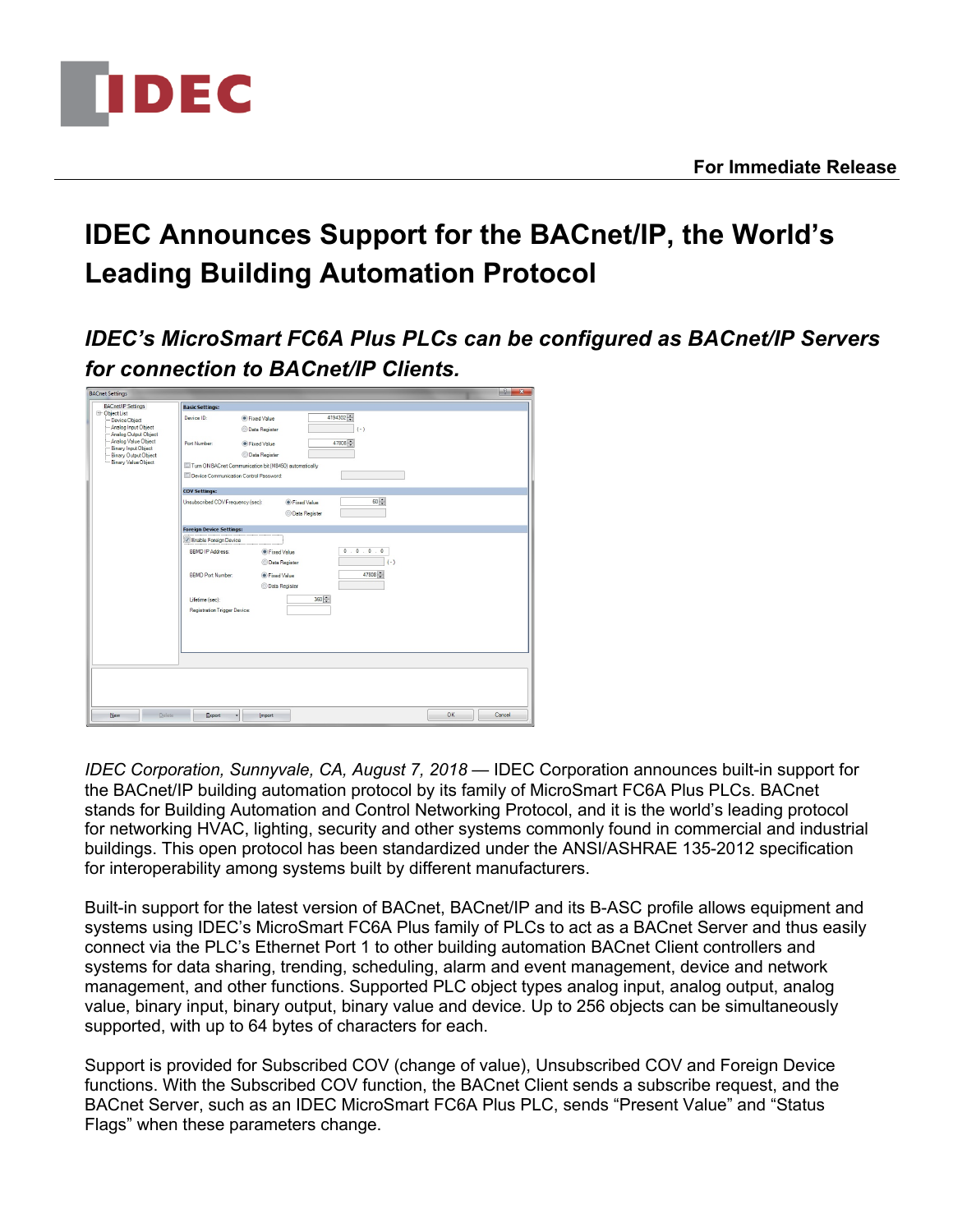The Unsubscribed (or Unsolicited) COV function is similar, but in this case the BACnet Client does not need to send a subscribe request to the BACnet Server because it sends the designated data to the Client whenever the data it changes.

The Foreign Device function permits an external BACnet device to be linked to a BACnet/IP Broadcast Management Device (BBMD). If the device is registered to the BBMD, the device can communicate to other devices linked to the BBMD

Configuration for BACnet communications via IDEC's MicroSmart FC6A Plus family of PLCs is done with drop-down menus by simply clicking on the "BACnet/IP Settings" tab and following the on-screen instructions. Two main settings are required: Device ID and Register Objects.

Added objects are listed on a tree, and the properties for each object are configured by entering data into a grid. Typical object properties or settings include property name, device control, initial value, device assignment and others.